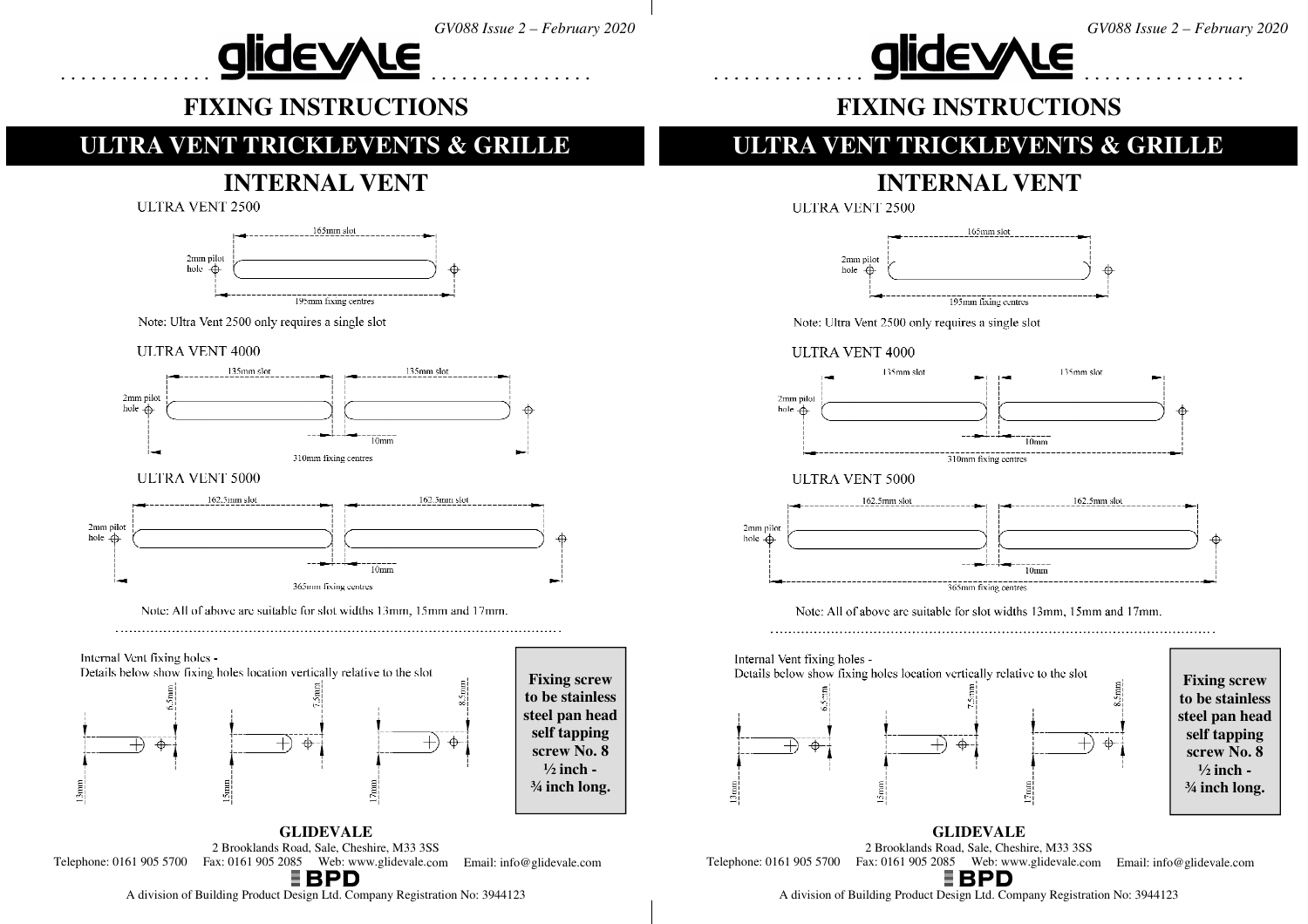



#### **alidevyle ................................**

## **FIXING INSTRUCTIONS**

### **ULTRA VENT TRICKLEVENTS & GRILLE**

## **EXTERNAL GRILLE**

**ULTRA VENT 2500** 



Note: Ultra Vent 2500 only requires a single slot

**ULTRA VENT 4000** 



# **½ inch - ¾ inch long.**

**GLIDEVALE** 2 Brooklands Road, Sale, Cheshire, M33 3SSTelephone:  $(+44)$  0161 905 5700 Fax:  $(+44)$  0161 905 2085 Web: www.glidevale.com Email: info@glidevale.com **FIXING INSTRUCTIONS** 

## **ULTRA VENT TRICKLEVENTS & GRILLE**

# **EXTERNAL GRILLE**

**ULTRA VENT 2500** 



Note: Ultra Vent 2500 only requires a single slot





Note: All of above are suitable for slot widths 13mm, 15mm and 17mm.



**Fixing screw to be stainless steel pan head self tapping screw No. 8 ½ inch - ¾ inch long.** 

**GLIDEVALE** 2 Brooklands Road, Sale, Cheshire, M33 3SSTelephone:  $(+44)$  0161 905 5700 Fax:  $(+44)$  0161 905 2085 Web: www.glidevale.com Email: info@glidevale.com

A division of Building Product Design Ltd. Company Registration No: <sup>3944123</sup>

A division of Building Product Design Ltd. Company Registration No: <sup>3944123</sup>